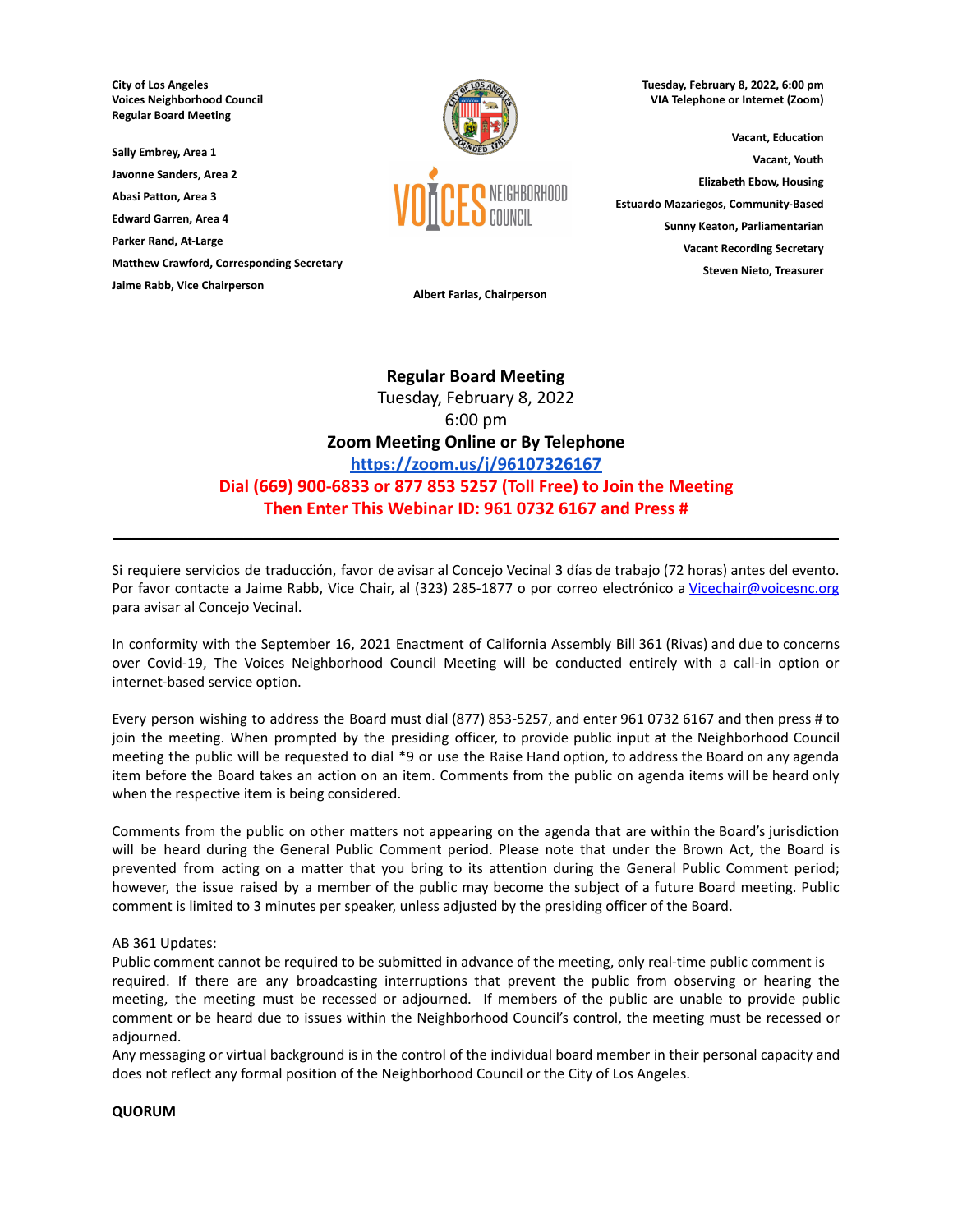The Voices Neighborhood Council has 14 elected positions and one nominated position. The Voices Neighborhood Council must have eight members present for quorum to conduct official business.

# *AGENDA FOR 2/8/2022*

#### *Call to Order Roll Call*

# **Action Items**

All items listed are designated for discussion and possible action by the Voices Neighborhood Council. Council items identified as presentations may be proposed for action by the Council and will be reflected as such in the meeting minutes.

| Item             | Reference<br><b>Number</b> | <b>Matter</b>                                                                                                                                                                                                                                                                                                                                                                                                                                                                                                                                                                                                                                                                                        |  |  |
|------------------|----------------------------|------------------------------------------------------------------------------------------------------------------------------------------------------------------------------------------------------------------------------------------------------------------------------------------------------------------------------------------------------------------------------------------------------------------------------------------------------------------------------------------------------------------------------------------------------------------------------------------------------------------------------------------------------------------------------------------------------|--|--|
| $\mathbf{1}$ .   | 0222-01                    | General Public Comment on Non-Agenda Items (limit 3 minutes per speaker)                                                                                                                                                                                                                                                                                                                                                                                                                                                                                                                                                                                                                             |  |  |
| 2.               | 0222-02                    | <b>Community/Government Reports and Announcements</b><br>A. LAPD Senior Lead Officers -Southwest and 77th St.<br>B. Office of Supervisor Holly Mitchell's office - Alfonso Ruiz-Delgado<br>C. State Senator Sydney Kamlager-Dove's office - Josef Siroky<br>D. Congressmember Karen Bass' office - Allen Moret<br>E. Council District 9 - Kendal Lake<br>F. Mayor's Office - Edith Vega<br>G. USC Civic Engagement- Steve Wesson<br>H. Department of Neighborhood Empowerment-Daniel Johnson                                                                                                                                                                                                         |  |  |
| 3.               | 0222-03                    | Treasurer's Report: Monthly Expenditure Report<br>Review and discussion of VoicesNC Budget and MERs for January 2022.<br>Member/Committee: S. Nieto, Treasurer<br>Proposed Action 1: Motion to APPROVE the January 2022 MERs. MERs to be submitted by February 28, 2022.<br>Perform BAC.                                                                                                                                                                                                                                                                                                                                                                                                             |  |  |
| $\overline{4}$ . | 0222-04                    | <b>Meeting Minutes</b><br>Review and discussion of minutes from the January (1/11/22) meeting.<br>Member/Committee: A. Farias<br>Proposed Action: Motion to APPROVE the minutes for the January 2022 General Board Meeting.                                                                                                                                                                                                                                                                                                                                                                                                                                                                          |  |  |
| 5.               | 0222-05                    | <b>Committee &amp; Liaison Reports Assignments</b><br>Council to report on committee and liaison activities and invite interested stakeholders to participate in<br>scheduled meetings.<br>• BOP Committee<br>• Planning & Land Use Committee<br>• Health and Safety Committee<br>• Budget & Finance Committee<br>• Ad hoc Sustainability Committee<br>• Ad hoc Business Committee<br>• LA LGBTQ+ Alliance of Neighborhood Councils Liaison<br>• CPAB - 77th Liaison & Southwest Liaison<br>• Homeless Liaison<br>• SLAANC Liaison<br>• Area Representatives (1, 2, 3, 4 and At-Large)<br>Proposed Action: Council to establish standing committee, to assign committee chairs, members and liaisons |  |  |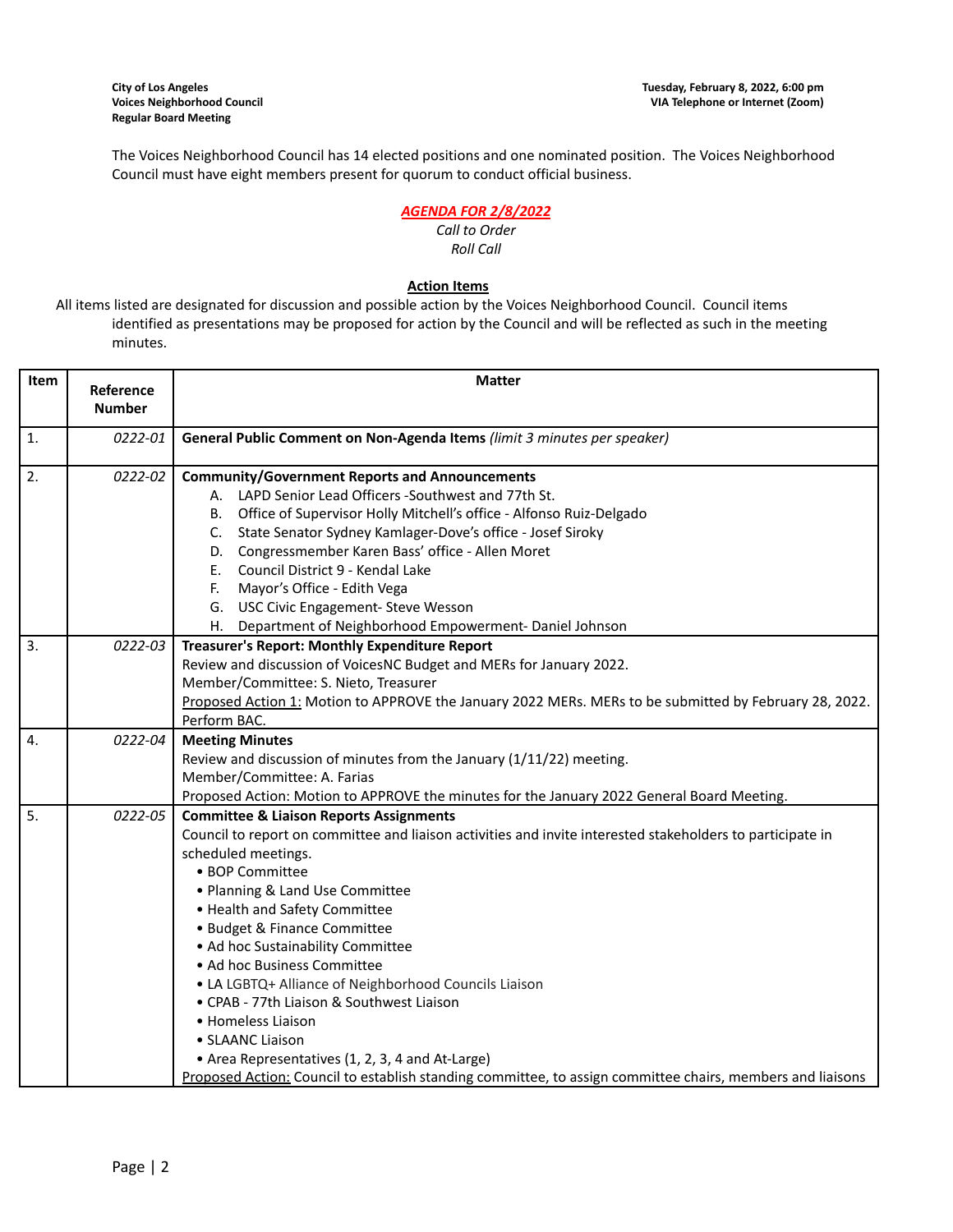| 6. | 0222-06    | <b>Voices Vacancies</b>                                                                                                                                                                                                                                                                                                                                                                                                                  |
|----|------------|------------------------------------------------------------------------------------------------------------------------------------------------------------------------------------------------------------------------------------------------------------------------------------------------------------------------------------------------------------------------------------------------------------------------------------------|
|    |            | Review and discussion of vacant council seat, unassigned committees, liaisons, liaison alternates, and<br>recruitment of community stakeholders for committee assignment. Discuss council member absences. Invite<br>all committee members to be sworn in during the February meeting.<br>Member/Committee: A. Farias<br>Proposed Action: 1) Council to appoint vacant board seats - Recording Secretary, Education Rep and Youth<br>Rep |
|    | $0222 - 7$ | <b>General Board Announcements on Non-Agenda Items (Not for Discussion)</b><br>• LAHSA seeks volunteers for Homelessness Count - Thursday, 2/24/22 from 8PM - 1AM; Vermont Square<br>Count location: 8525 S Broadway; seeking 75 volunteers; register at theycountwillyou.org.                                                                                                                                                           |

## **ADJOURNMENT**

As a covered entity under Title II of the Americans with Disabilities Act, the City of Los Angeles does not discriminate on the basis of disability and upon request will provide reasonable accommodation to ensure equal access to its programs, services, and activities. Sign language interpreters, assistive listening devices, or other auxiliary aids and/or services may be provided upon request. To ensure availability of services, please make your request at least 3 business days (72 hours) prior to the meeting by contacting the Department of Neighborhood Empowerment by calling (213) 978-1551 or email: NCsupport@lacity.org

**PUBLIC POSTING OF AGENDAS** – Neighborhood Council agendas are posted for public review as follows:

- Vermont Square Library, 1201 W. 48th St. Los Angeles, CA 90037
- [www.voicesnc.org](http://www.voicesnc.org)
- You can also receive our agendas via email by subscribing to L.A. City's Early [Notification](https://www.lacity.org/government/subscribe-agendasnotifications/neighborhood-councils) System (ENS)

#### **NOTICE TO PAID REPRESENTATIVES-**

If you are compensated to monitor, attend, or speak at this meeting, City law may require you to register as a lobbyist and report your activity. See Los Angeles Municipal Code Section 48.01 et seq. More information is available at ethics.lacity.org/lobbying.. For assistance, please contact the Ethics Commission at (213) 978-1960 or [ethics.commission@lacity.org](mailto:ethics.commission@lacity.org).

#### **PUBLIC ACCESS OF RECORDS**

In compliance with Government Code section 54957.5, non-exempt writings that are distributed to a majority or all of the board in advance of a meeting may be viewed at our website: [www.VoicesNC.org](http://www.voicesnc.org) or at the scheduled meeting. In addition if you would like a copy of any record related to an item on the agenda, please contact 323-285-1877 or email at: [VoicesNC90037@gmail.com.](mailto:VoicesNC90037@gmail.com)

#### **RECONSIDERATION AND GRIEVANCE PROCESS**

For information on the Voices NC's process for board action reconsideration, stakeholder grievance policy, or any other procedural matters related to this Council, please consult the Voices NC Bylaws. The Bylaws are available at our Board meetings and at [www.VoicesNC.org](http://www.voicesnc.org).

#### **Voices NC Council Vacancy**

Interested stakeholders can email a Letter of Intent to [chair@voicesnc.org](mailto:chair@voicesnc.org). Additional information about Voices NC is available at [https://VoicesNC.org](https://protect-us.mimecast.com/s/E5C9CqxMrGcYVDosZ0ERi).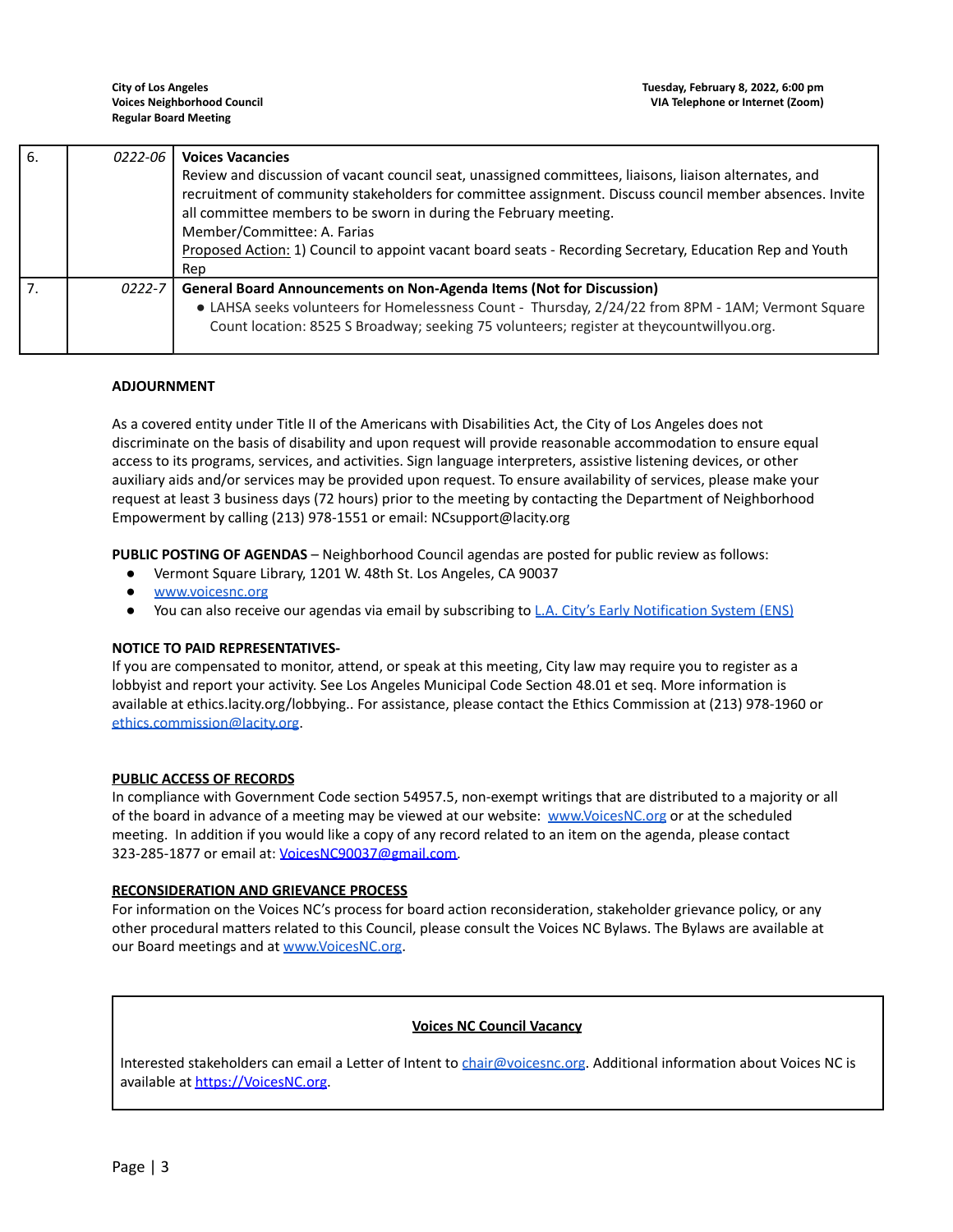| <b>Council Vacancy</b>      | <b>Description</b>                                                                                                                                                                                                                                                                                                                                                                                                                                                                                                                                                |
|-----------------------------|-------------------------------------------------------------------------------------------------------------------------------------------------------------------------------------------------------------------------------------------------------------------------------------------------------------------------------------------------------------------------------------------------------------------------------------------------------------------------------------------------------------------------------------------------------------------|
| 1. Recording Secretary      | The Recording Secretary records the minutes of each regular and special board<br>meeting, maintain and archive all regular and special board meeting records. Make a<br>record of each meeting available to the public and the Board by suitable means in a<br>timely manner. The Recording Secretary may delegate a person to take minutes at a<br>meeting in the event of an absence.                                                                                                                                                                           |
| 2. Education Representative | The Education Representative represents the interest of students and educators within<br>our community. This representative should be informed on the issues and concerns<br>related to educational organizations and institutions within Voices Neighborhood<br>Council boundaries.                                                                                                                                                                                                                                                                              |
| 3. Youth Representative     | The Youth Representative is appointed by the Board and must be at least sixteen (16)<br>years of age at the time of appointment. This representative should be informed on the<br>issues and concerns related to area youth and/or youth culture. If the appointed Youth<br>Representative is less than eighteen (18) years of age, the person is excluded from<br>voting on the (1) expenditure of Voices Neighborhood Council funds; (2) the hiring or<br>firing of staff of the Voices Neighborhood Council; or (3) entering into contracts and<br>agreements. |

| <b>Voices NC Council Liaisons</b> |                                       |                        |                         |
|-----------------------------------|---------------------------------------|------------------------|-------------------------|
| <b>Council Liaison</b>            | <b>Meeting Time</b>                   | <b>Assigned Member</b> | <b>Alternate Member</b> |
| 1. SLAANC                         | Third Thursday of the month (6:30pm)  | <b>Albert Farias</b>   | Matthew Crawford        |
| 2. LAPD 77 <sup>th</sup> C-PAB    | Second Thursday of the month (6:00pm) | Jaime Rabb             | <b>Matthew Crawford</b> |
| 3. LAPD Southwest C-PAB           | First Monday of the month (6:30pm)    |                        |                         |
| 4. Homelessness                   | Every Other Month (TBD) (6:30pm)      | Elizabeth Ebow         |                         |
| 5. Resilience/Disaster            | <b>TBD</b>                            |                        |                         |
| <b>Preparedness</b>               |                                       |                        |                         |
| 6. Budget Advocate                | First Monday of the month (7:00pm)    |                        |                         |
| 7. Neighborhood Council           | <b>TBD</b>                            |                        |                         |
| <b>Sustainability Alliance</b>    |                                       |                        |                         |

# **Voices NC Council Financial Responsibilities**

| <b>Primary Signer</b> | <sup>nd</sup> Signer | <b>Alternate Signer</b> | 1 <sup>st</sup> Bankcard holder | 2 <sup>nd</sup> Bankcard holder |
|-----------------------|----------------------|-------------------------|---------------------------------|---------------------------------|
| . Nieto (Treasurer)   | Farias<br>А.,        | Rabb                    | Farias<br>A. I                  | Rabb                            |

### **Voices NC Standing Committees**

All meetings are open to the public and will be posted on [www.empowerla.org](http://www.empowerla.org). All meetings will be held at Vermont Square Library unless otherwise posted. For more about Voices NC Standing Committees refer to Bylaws, Article VI, and *Section 1.*

| <b>Standing</b> | <b>Assigned Member</b> | <b>Description</b> |
|-----------------|------------------------|--------------------|
| Committees      |                        |                    |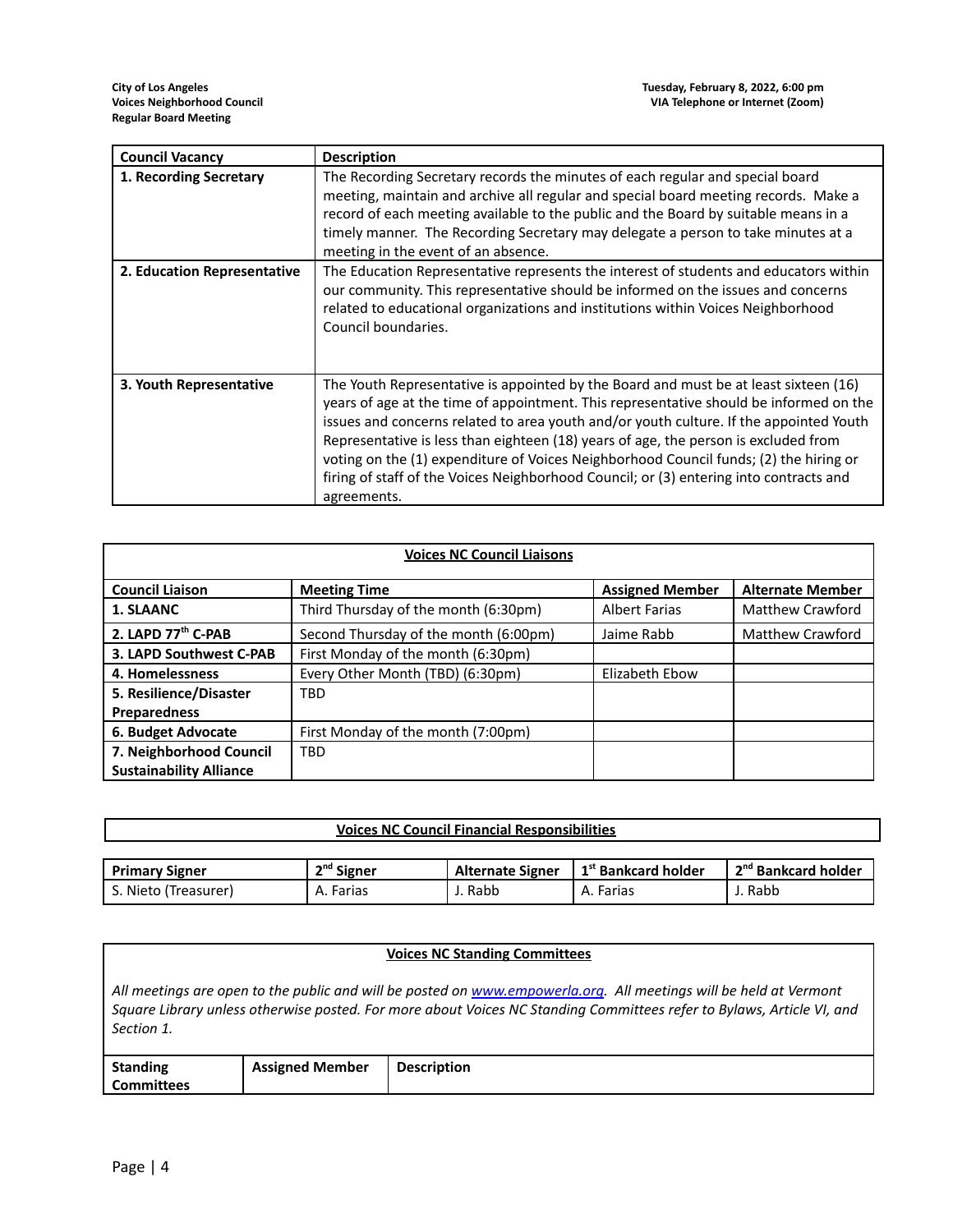| 1. Beautification,<br>Outreach and<br>Programming<br>(BOP)<br>2. Budget & | Sara Zurita<br>(stakeholder)<br>Steven Nieto             | The BOP Committee will have the responsibility to discuss issues, promote<br>partnerships on projects and brainstorm ideas to encourage greater<br>community involvement and support. The committee will explore issues<br>and ideas in order to define community identity and values by giving voice<br>to its citizens and providing a form for group action and expression. Also<br>outreach to the VNC stakeholders by utilizing any acceptable and Board<br>forms<br>of<br>media<br>(e.g.<br>flyers,<br>approved<br>newsletters,<br>print,<br>television/electronic media, signs, banners, website, etc.) to inform<br>stakeholders regarding projects and events. The Chair selects meeting<br>site, date and time and meets as directed in these Bylaws.<br>The Budget and Finance Committee Investigate and pursue sources of |
|---------------------------------------------------------------------------|----------------------------------------------------------|---------------------------------------------------------------------------------------------------------------------------------------------------------------------------------------------------------------------------------------------------------------------------------------------------------------------------------------------------------------------------------------------------------------------------------------------------------------------------------------------------------------------------------------------------------------------------------------------------------------------------------------------------------------------------------------------------------------------------------------------------------------------------------------------------------------------------------------|
| <b>Finance</b>                                                            |                                                          | income and funding. Make an initial review of project proposals and<br>provide a report to the VNC board with recommendations. Generate a<br>budget for each fiscal year, showing planned income and expenditures.<br>And, maintain the Council budget current and report any issues to the<br>Board.                                                                                                                                                                                                                                                                                                                                                                                                                                                                                                                                 |
| 3. Planning & Land<br>Use                                                 | Edward Garren &<br>Estuardo<br>Mazariegos<br>(Co-chairs) | The Planning & Land Use Committee shall review, take public input, report<br>on and make recommendations of actions to the Board on any land use,<br>beautification, and planning issues affecting the community in order to<br>improve the health and quality of life of its citizens. The committee also<br>reviews and recommends action regarding building development projects<br>requiring land use permits within the VNC boundaries; advocates<br>positions on land use and building design for the betterment of the<br>community; and considers and provides recommendations to Council on<br>other topics, such as rezoning, applications, development permits, and<br>any subdivision that require council approval.                                                                                                      |
| <b>4. Senior Services</b>                                                 |                                                          | The Senior Services Committee addresses the needs of senior citizens in<br>the community and provides an environment where seniors can discuss<br>current issues, share ideas and voice their concerns. The committee will<br>be supportive of programs and services that provide seniors with<br>maximum vitality and independence. It will identify, monitor and address<br>issues that have impact upon seniors' quality of life. The committee will<br>promote "Healthy Aging" by creating an environment where individual<br>differences and needs are recognized; by promoting multicultural<br>awareness, understanding and interaction; and by serving as a bridge to<br>access government information and resources.                                                                                                         |
| 5. Youth &<br><b>Education</b>                                            |                                                          | The Youth & Education Committee addresses the issues, concerns,<br>programs and services related to the education of children, youth and<br>adults and developing specific strategies and policies for influencing and<br>achieving constructive outcomes within schools, classrooms, and other<br>education/learning centers that serve the Voices community. Additionally,<br>this committee has the general responsibility to discuss issues, foster<br>collaboration on projects, and brainstorm ideas to encourage greater<br>community involvement/support and participation.                                                                                                                                                                                                                                                   |